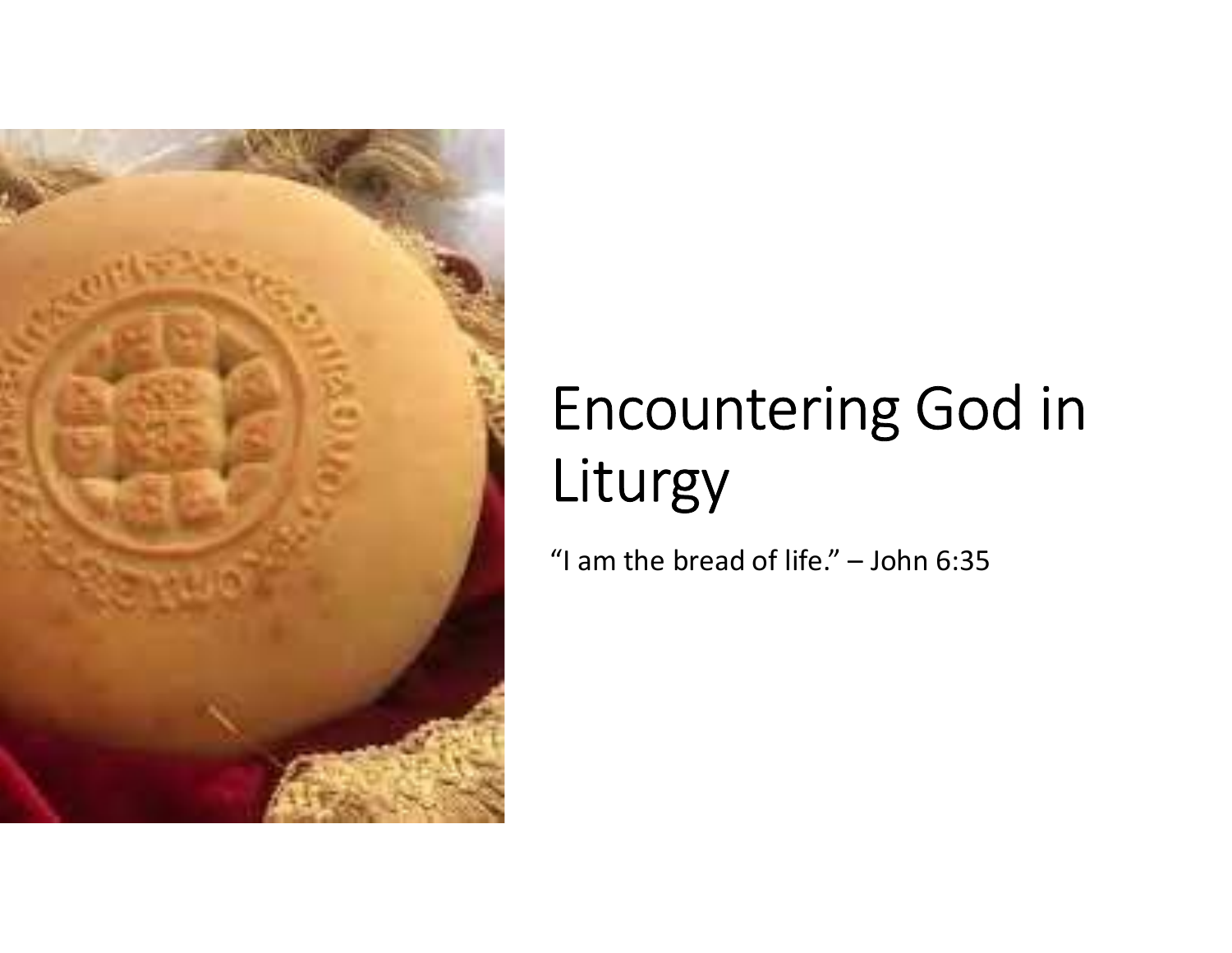

#### Introduction

- His Body and Blood are our heavenly food
- We can only partake of the Eucharist in His Church
- The celebration of the Liturgy is a feast and encounter with God
- Our Christian faith revolves around the Liturgy
- "The Christians make the Eucharist, and the Eucharist makes Christians."
- How do we meet God in the Liturgy?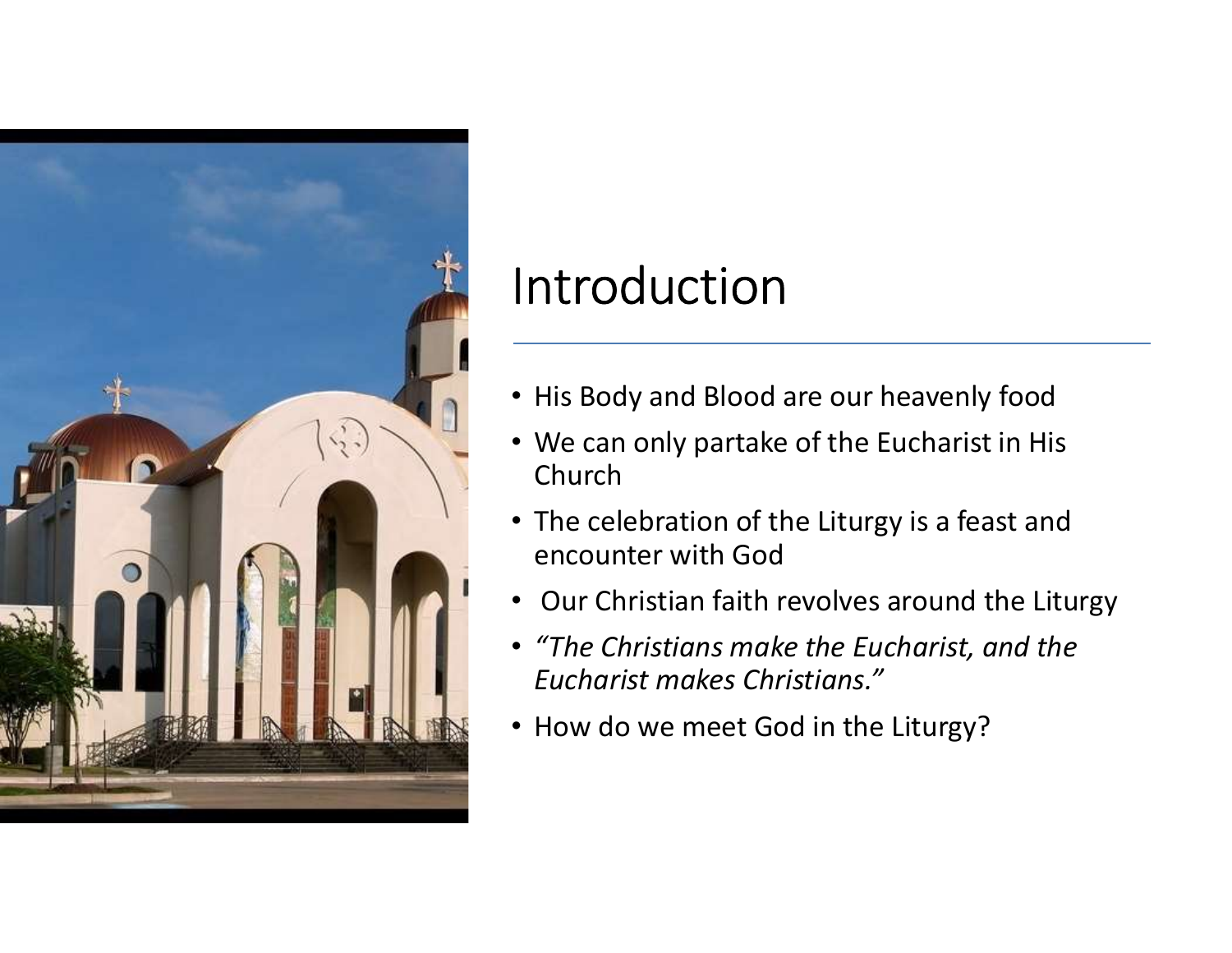

#### 1. Preparation

- The Church teaches us how to prepare for our meeting with God
- Prayer
	- I was glad for those who said to me, "we will go into the house of the Lord." (Ps. 121:1 LXX)
	- "Blessed is the man You choose, and cause to approach You, that he may dwell in Your courts. We shall be satisfied with the goodness of Your house, of your holy temple." (Ps. 64:4 LXX)
	- "One thing I have asked of the Lord, this also I will seek, that I should dwell in the house of the Lord all the days of my life…" (Ps. 26:4)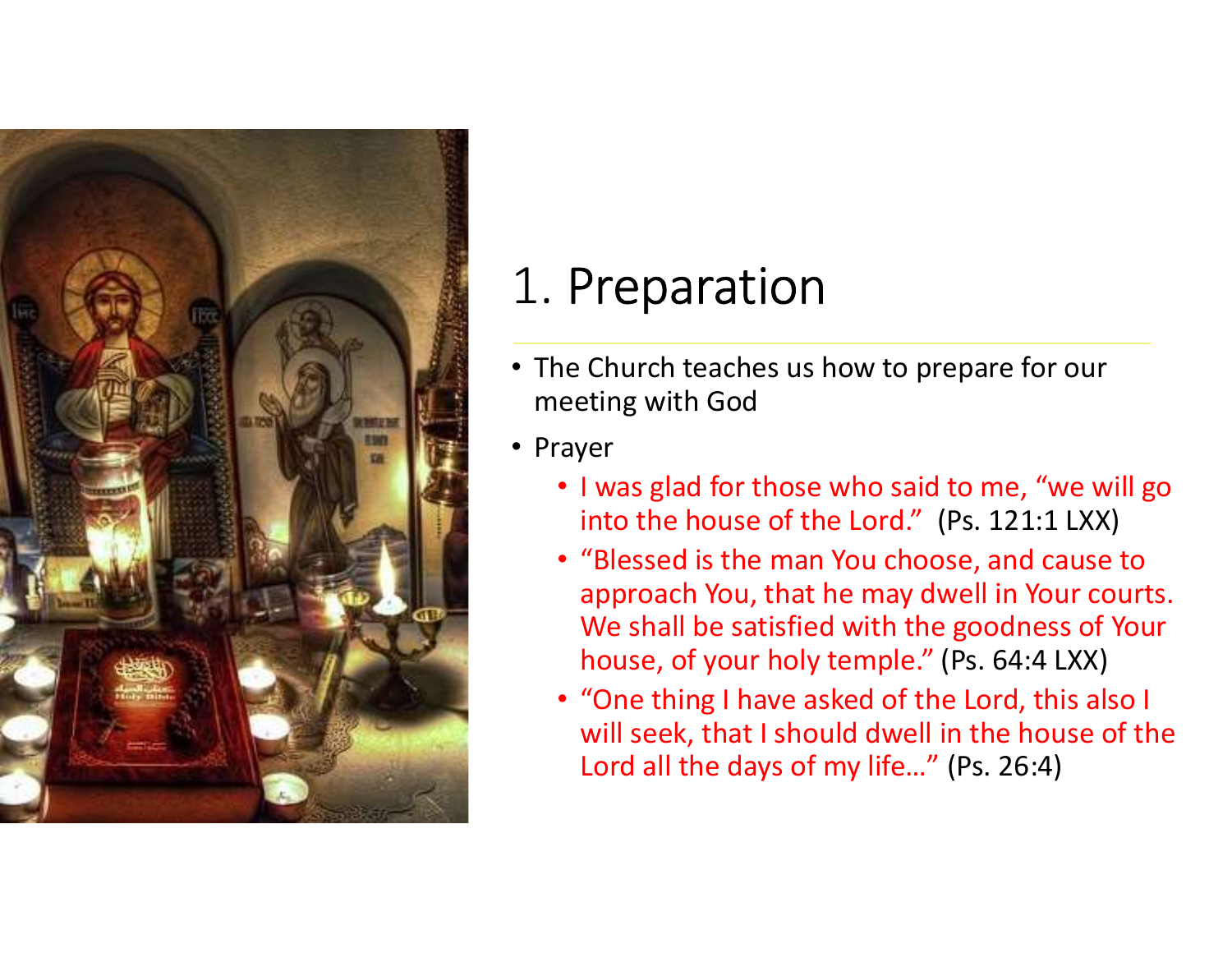

# 2. Empty the Mind

- Focus on my upcoming meeting with the Lord
- Remove distractions
- To empty the mind, we must also empty our hands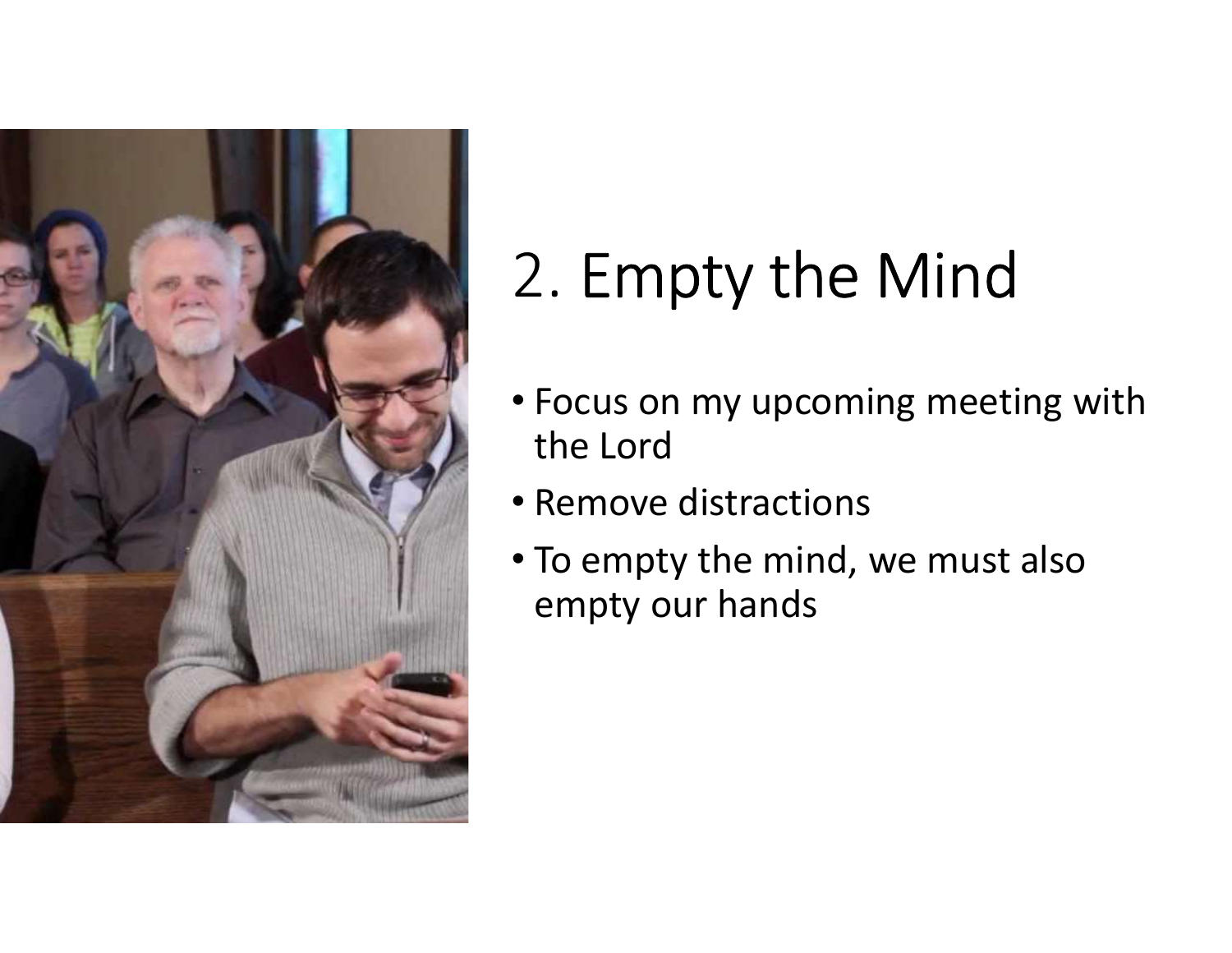

#### 3. Be in the Present Moment

- We can only meet God in the present moment
- God is only concerned about the present moment
- God can only meet us in the present moment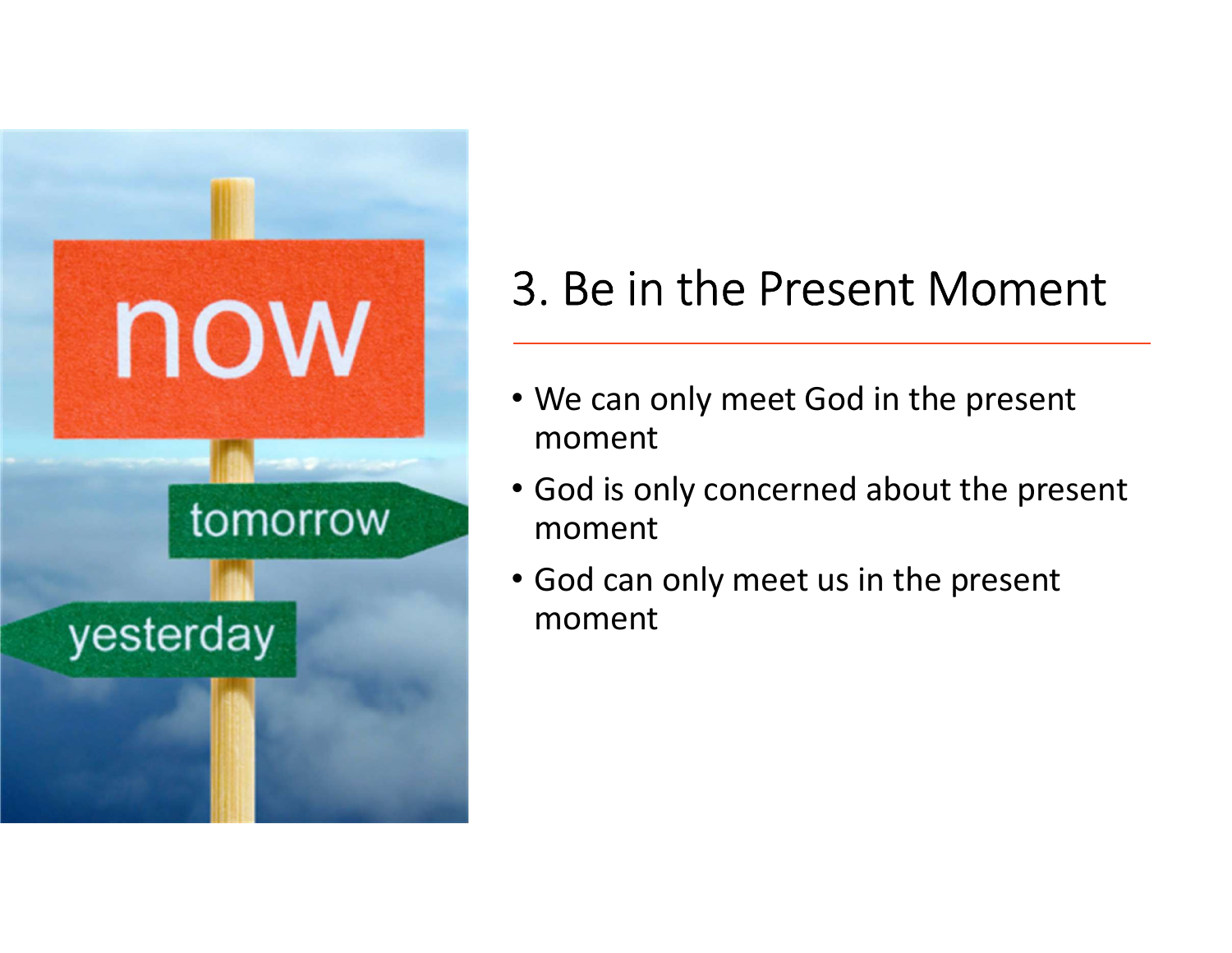

#### 4. A Spectator or Participant

- When we come to liturgy, are we coming to observe a show?
- EX: Zacchaeus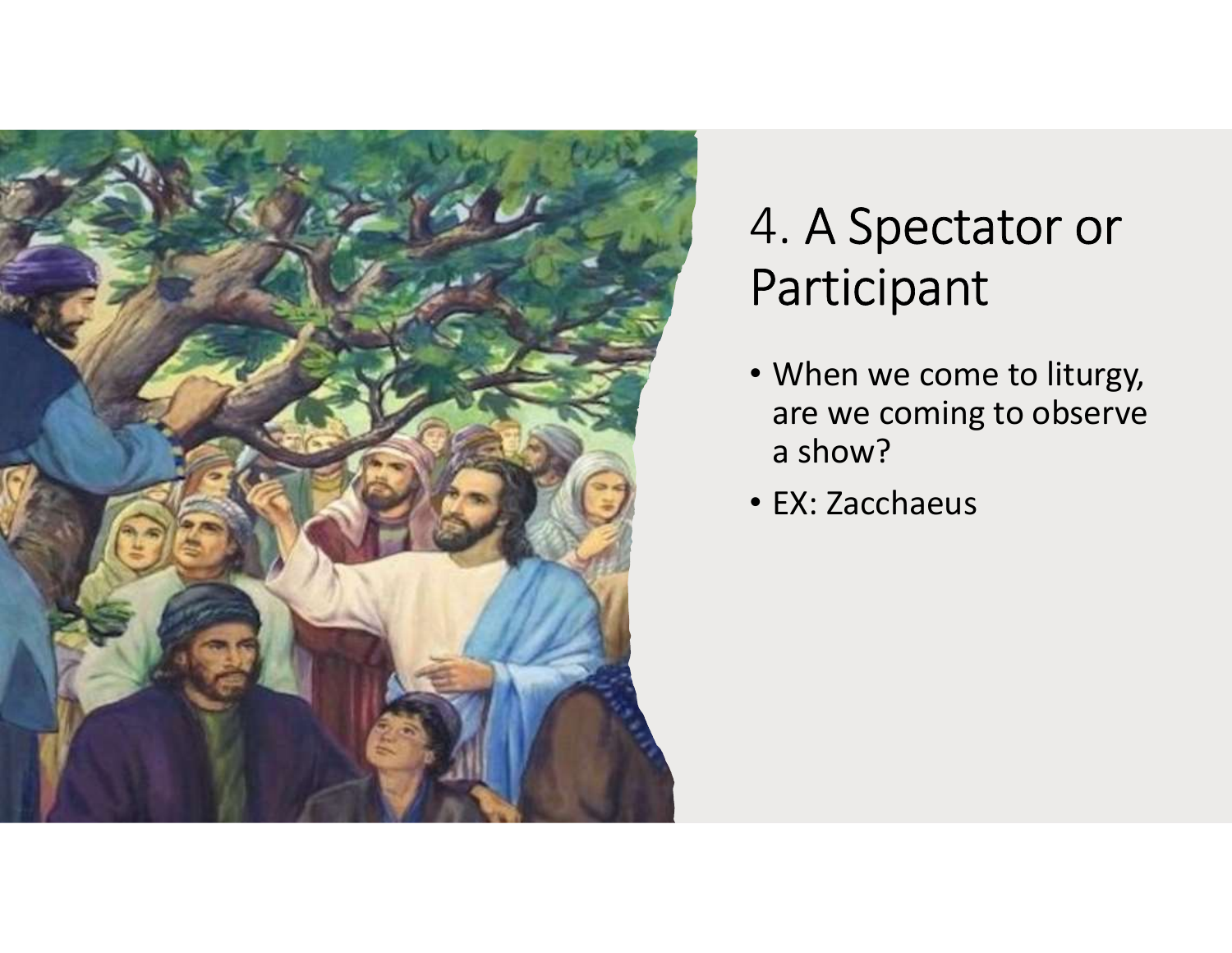

### 5. Showing Reverence

- We will never encounter God if we do not honor nor respect Him
	- "You shall not make for yourself a carved image—any likeness of anything that is in heaven above, or that is in the earth beneath, or that is in the water under the earth…" (Exo. 20:4)
	- "Honor your father and your mother, that your days may be long upon the land which the LORD your God is giving you." (Exo. 20:12)